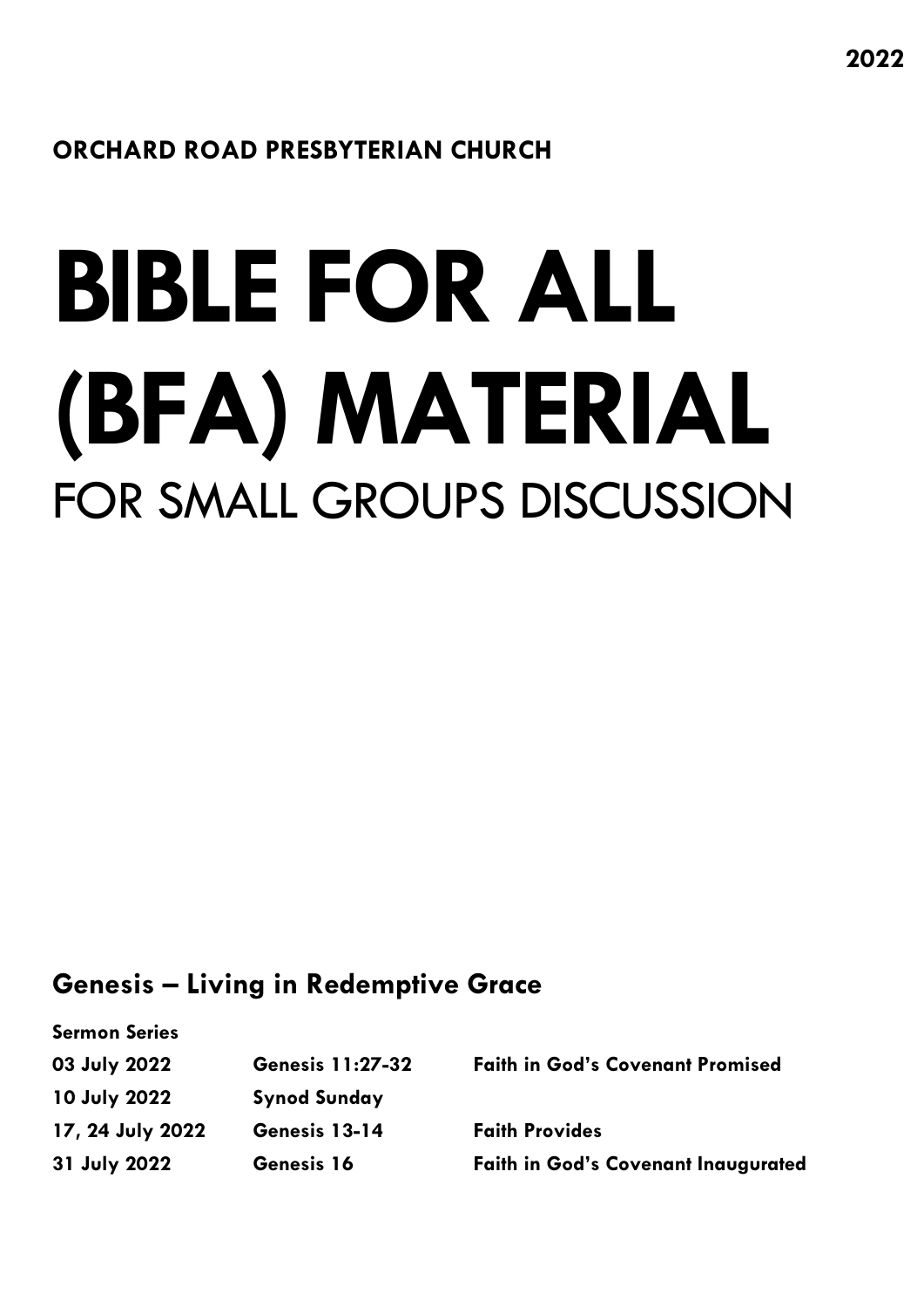## **Outline of Genesis (The Bible Project)**

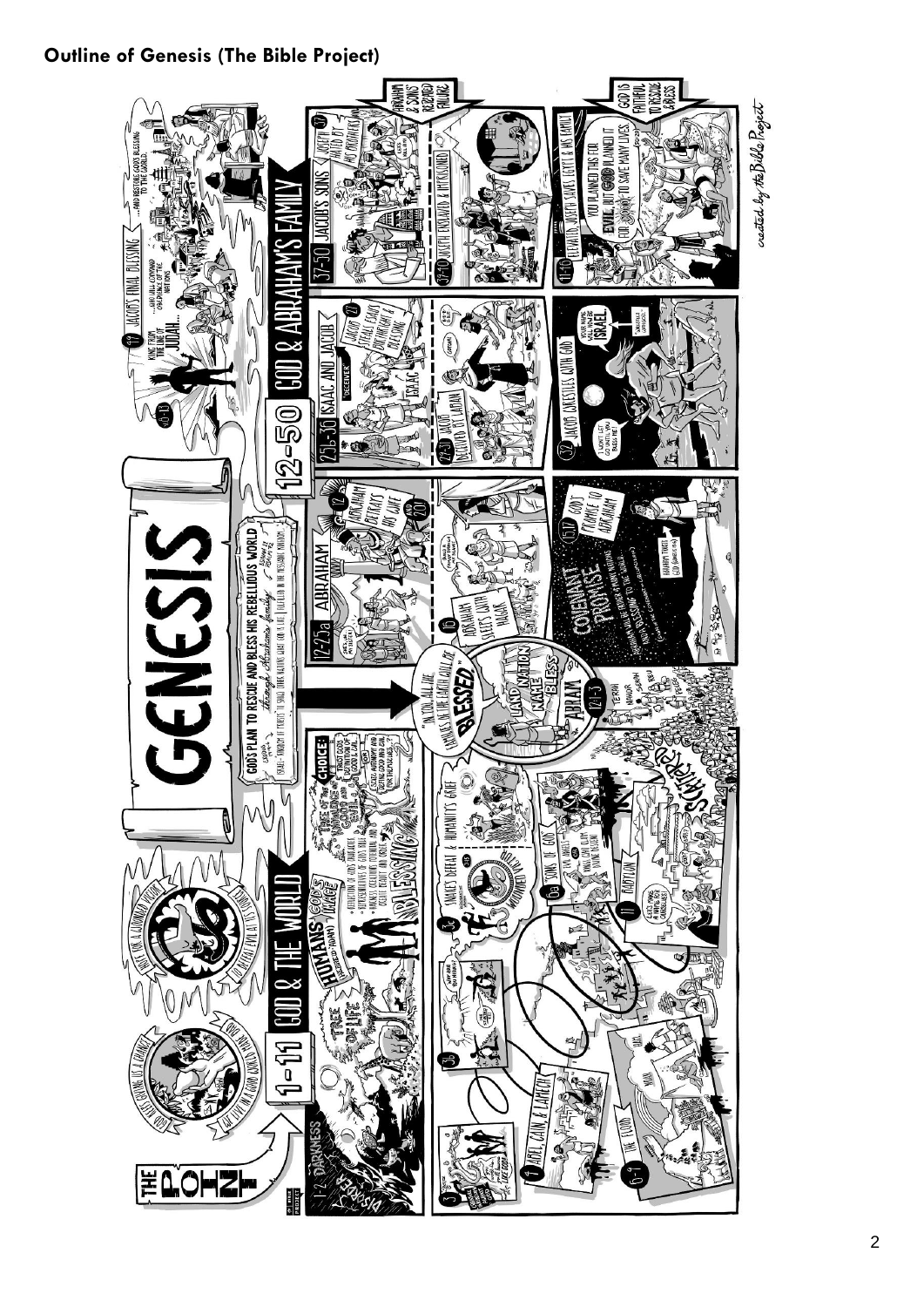### <span id="page-2-0"></span>**03 July 2022 Genesis 11:27-32 Faith in God's Covenant Promised**

When we make promises to others, what might cause us to not fulfil the promise or to break the promise?

#### **STUDY**

Genesis 11:27-12:20 tells us the beginning of Abram's story. All the key characters in Abram's story are introduced in the first 5 verses – Abram, Sarai, Lot, Nahor. Abram and Sarai are the main characters in this story, while Lot has a major role in the first part of the story, and Nahor is important only as Rebekah's grandfather (Rebekah is Abram's daughter-in-law, later in the story). The family had left Ur of the Chaldeans to go to Canaan, but they had settled in Haran instead. And in Genesis 12:1-3, God made Abram a very big promise.

Г

Read Genesis 12:1-9.

| 1. What did God promise Abram?                                                 | Dig Deeper                                                                                                                                                                         |
|--------------------------------------------------------------------------------|------------------------------------------------------------------------------------------------------------------------------------------------------------------------------------|
| The command                                                                    | Descendants, reputation, and honour were very<br>important to the people of the Ancient Near East<br>(where Abram lived). What does this tell you<br>about God's promise to Abram? |
| Promise 1                                                                      |                                                                                                                                                                                    |
| Promise 2                                                                      |                                                                                                                                                                                    |
| Promise 3                                                                      | In Gen 12:7 the Lord appeared to Abram - what<br>effect do you think this had on Abram and on his<br>faith in God's promise?                                                       |
| 2. What is the purpose of God's blessing of<br>Abram in this promise? (vv.2-3) |                                                                                                                                                                                    |
|                                                                                |                                                                                                                                                                                    |

3. Abram was obedient to God's command in God's promise and went to Canaan with his entire household. What happened when he reached Canaan (v.7)? How did Abram respond to this?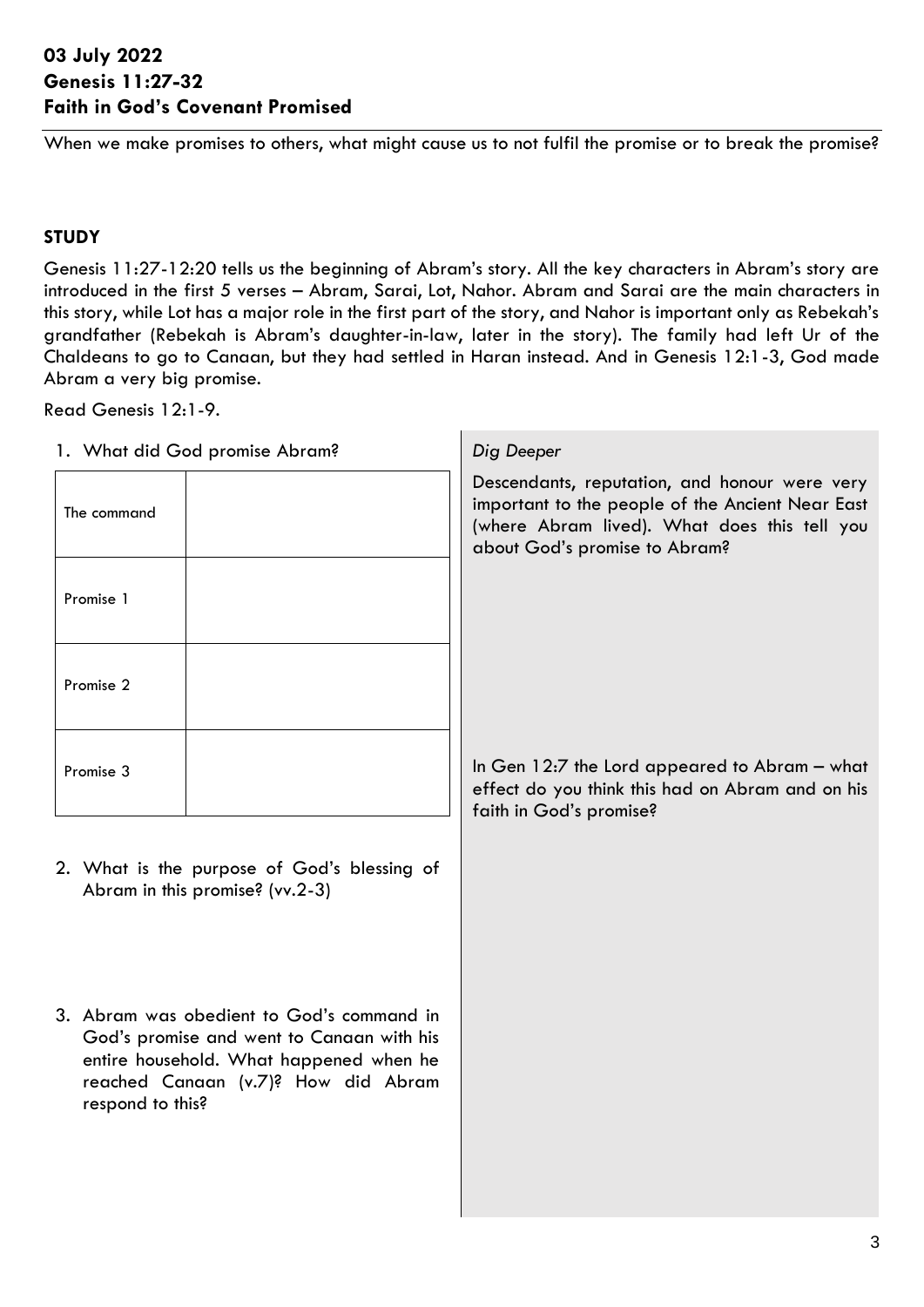Read Genesis 12:10-20.

4. There was a famine in Canaan and so Abram went to Egypt. Do you think this was a wise decision on Abram's part? (Consider both that Egypt had the River Nile and was less dependent on rainfall, and God's earlier promise to Abram.) 5. What did Abram tell Sarai to do? What do you think motivated his decision? 6. Consider Abram's plan in vv.11-13 and how it played out in vv.14-20. What did Abram not anticipate? How is the security of Abram and his household secured? *Dig Deeper* Abram decided that Canaan was not the place to be in because of famine in the land. Do we make decisions in the same way as Abram today? Does difficulty in where we were called by God mean that we were mistaken, and we are out of God's will? How do we tell? Abram was enriched by Pharaoh when Pharaoh took Sarai into his house. Was this a sign of God's blessing on Abram?

# **PUTTING IT TOGETHER**

7. Abram obeyed God's command to go to Canaan, but he later went into Egypt. How did God treat Abram in both cases?

8. Jesus tells us that it is not the size of our faith but the object of our faith that assures God's action (Matt 17:20; Luke 17:6) and Paul reminds us of this in Eph 2:8-9. How is this same principle demonstrated in Gen 12:1-20?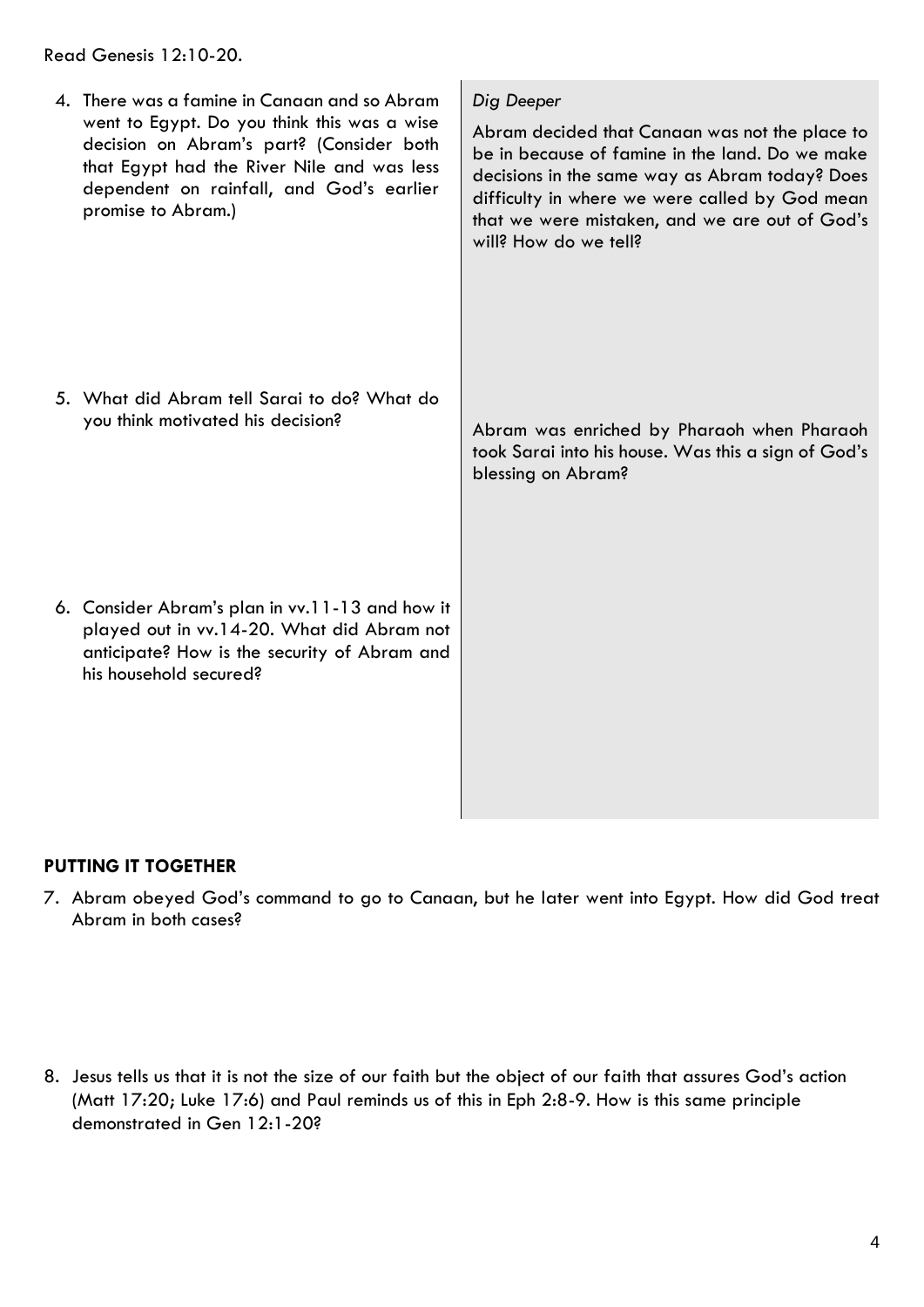#### **APPLICATION**

- 9. When have you relied on your own wisdom to resolve a problem instead of remaining within God's direction? How did that work out for you?
- 10.What ways can you step out in active faith, trusting in God's promises? What are some factors hindering you from stepping out in faith?

#### **REFLECTION**

Write down a key lesson and a key verse from this study.

How should we pray and change in response to what we have learnt?

#### **DISCIPLESHIP IN COMMUNITY**

• **Share**: Tell your group members about a time in your life when you were convinced that God's direction for you was wrong. How did you come to that conclusion, and was it a right conclusion? What effect did it have on your faith?

#### **PRAY FOR ORPC – SUPPORTED CHURCHES OVERSEAS**

• Pray for our overseas supported churches in Philippines and Myanmar. Pray for God's protection and provisions for the pastors and their flocks. Pray for church growth and sustainability.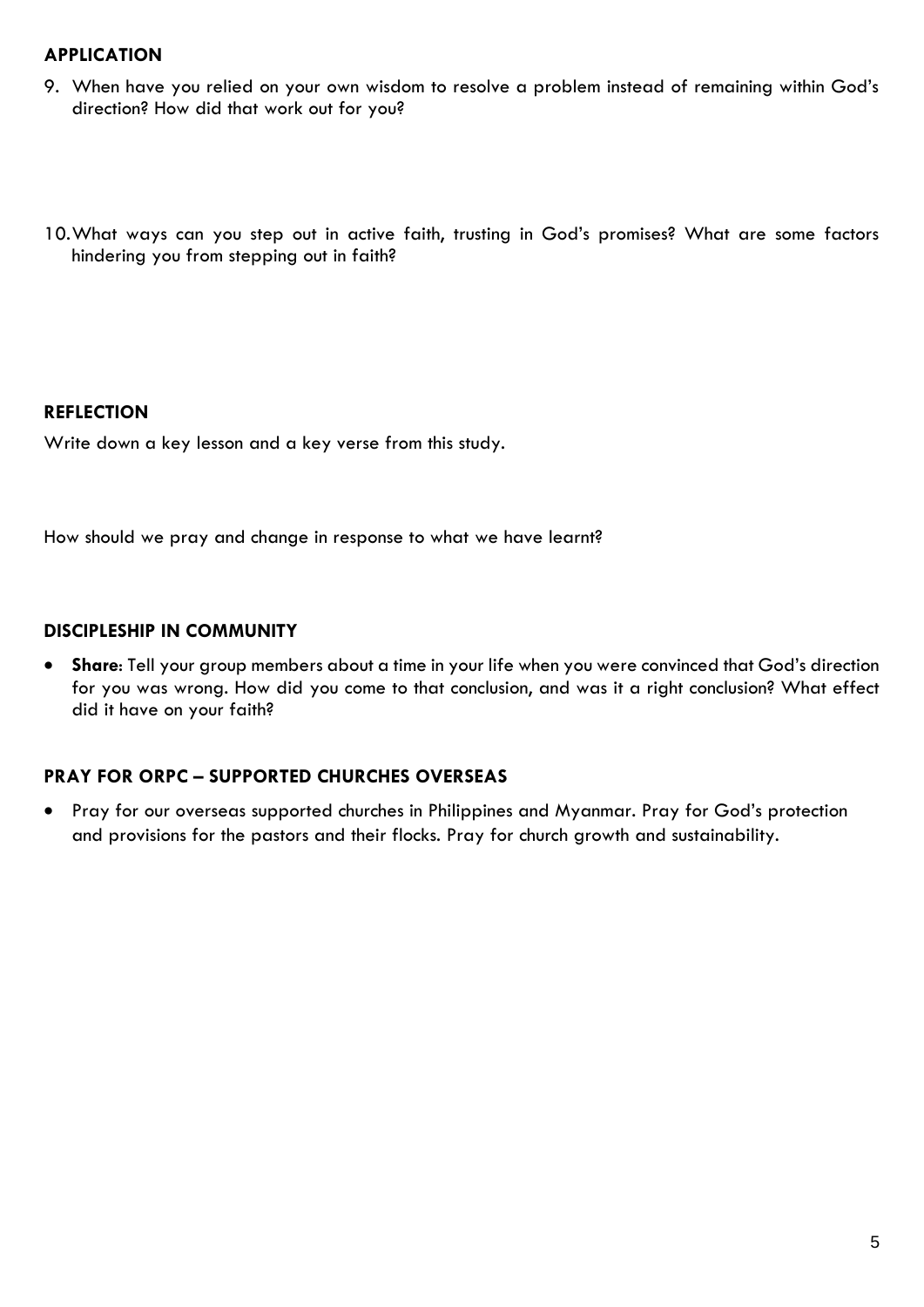## <span id="page-5-0"></span>**17, 24 July 2022 Genesis 13-14 Faith Provides**

Lot was asked to choose between the well watered Jordan Valley and the comparatively dry promised land of Canaan. Is the right choice obvious?

#### **STUDY**

In Genesis 13-14, the pivotal choice is the one that Lot makes – the choice to settle in the Jordan Valley instead of the promised land of Canaan. Abram's faith in Yahweh is tested through this choice and its consequences.

Read Genesis 13:1-9.

1. Abram returned to the Promised Land and re-committed himself to God's promise. However, Abram encounters a problem. What was the problem, and what was the proposed solution?

#### *Dig Deeper*

What surprises you about Abram's proposed solution? Why does it surprise you?

Read Genesis 13:10-18.

- 2. Lot looked at the land and saw the divide between the Jordan Valley and the land of Canaan. Was this the only possible division?
- 3. The narrative tells us more about the location that Lot has chosen (v.13). What is said about Lot's choice? What does Lot's choice tell you about his priorities?
- 4. God appears to Abram again after Lot had made his choice and separated from Abram. What does God say, and what significance does it have to Abram?

#### *Dig Deeper*

The Jordan Valley is described in Genesis 13:10 as being like the garden of the Lord, implying that it looked like a land which God had blessed. How do we know if the good things we see about a choice before us is really the mark of God's blessing upon it?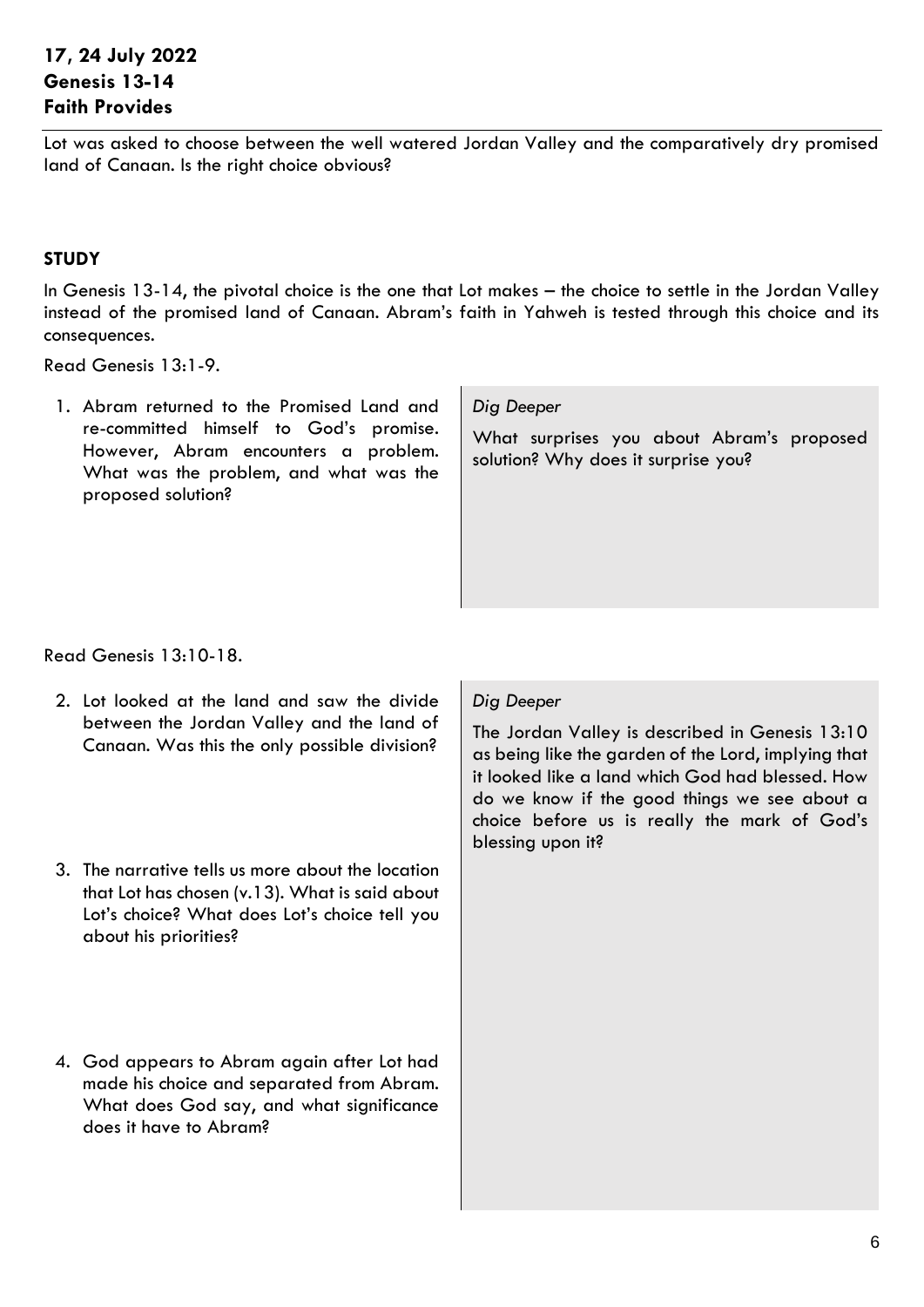Read Genesis 14:1-16.

5. Genesis 14 opens with an account of warfare in the Jordan Valley that breaks out after 12 years of peace. Two battles are fought (13th year, and the 14th year) and the kingdoms that rebelled are utterly defeated. Genesis 14:11-12 then tells us why this background was important – Lot and his household were taken along with the possessions of Sodom and Gomorrah and all their provisions. What was Abram's response when he was told of Lot's capture?

6. What was Abram's motivation for his action? (See also vv.23-24.)

*Dig Deeper*

Genesis 13:12 tells us that Lot moved his tent as far as Sodom, and Genesis 14:12 tells us that Lot was taken with Sodom and Gomorrah. What does this say about Lot's relationship with Sodom and Gomorrah?

Was Abram alone in his fight against Kedorlaomer, Tidal, Amraphel, and Arioch? See also Genesis 14:24.

Read Genesis 14:17-24.

7. Two kings met Abram on his return, with very different receptions. How did each king receive Abram, and what was Abram's response to each king?

*Melchizedek, king of Salem:*

*Bera, king of Sodom:*

8. How was Abram's faith demonstrated in his responses to the two kings?

#### *Dig Deeper*

Most of us read Genesis 14:21 as Bera, king of Sodom, generously offering to let Abram keep the recovered goods. But the fact is that Abram and his allies were under no obligation to restore any of the people or the goods to the defeated kings. How does this change your understanding of Genesis 14:21?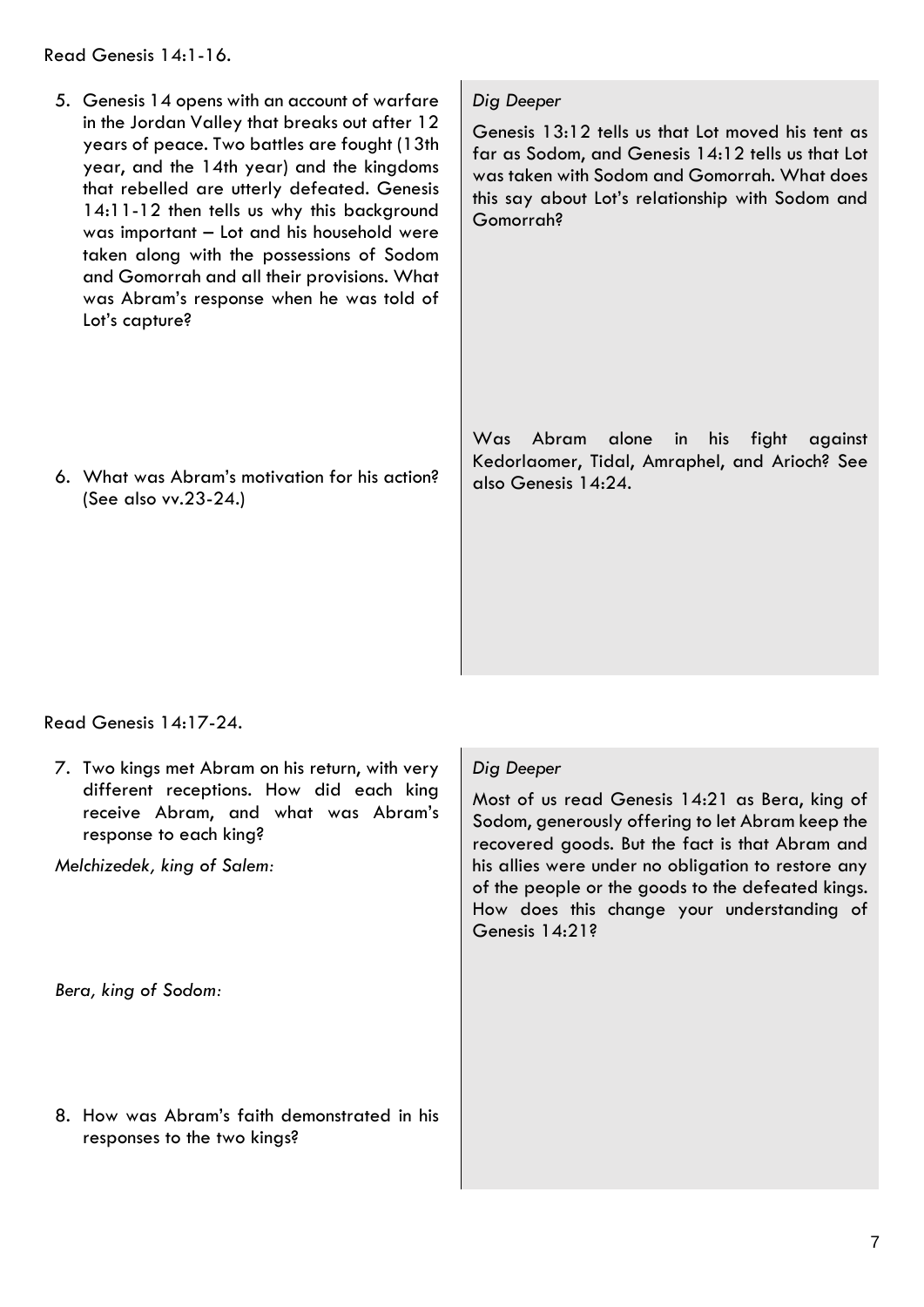#### **PUTTING IT TOGETHER**

- 9. How has Abram's faith been tested in Genesis 13-14 and in each test, how has God been shown to be faithful?
- 10.Lot was asked to choose pastureland, but most of us today are not herders or owners of livestock. What parallel choices are before us today?

#### **APPLICATION**

11.Choosing according to God's will can often be difficult. What has Genesis 13-14 taught us about making such choices? In what ways do you struggle with this?

#### **REFLECTION**

Write down a key lesson and a key verse from this study.

How should we pray and change in response to what we have learnt?

#### **DISCIPLESHIP IN COMMUNITY**

• **Share:** When have you faced choices like the one Lot faced – a choice between what society judges to be good and what God judges to be good? Share with your group your experience.

#### **PRAY FOR ORPC – SUPPORTED MISSIONARIES**

- Rebecca Lim serving in Mongolia with Fellowship of Evangelical Students (FES).
- Woon Lee Tzu serving in East Asia School of Theology (EAST).
- Elder Paul Johnson serving in Wycliffe Singapore.
- Dr Lion Soegiharto serving in Evangelism Equipping (EE) Mission Singapore.
- Billy and Fiona Seah serving in Care Channels International.
- Dr Walter McConnell serving in OMF.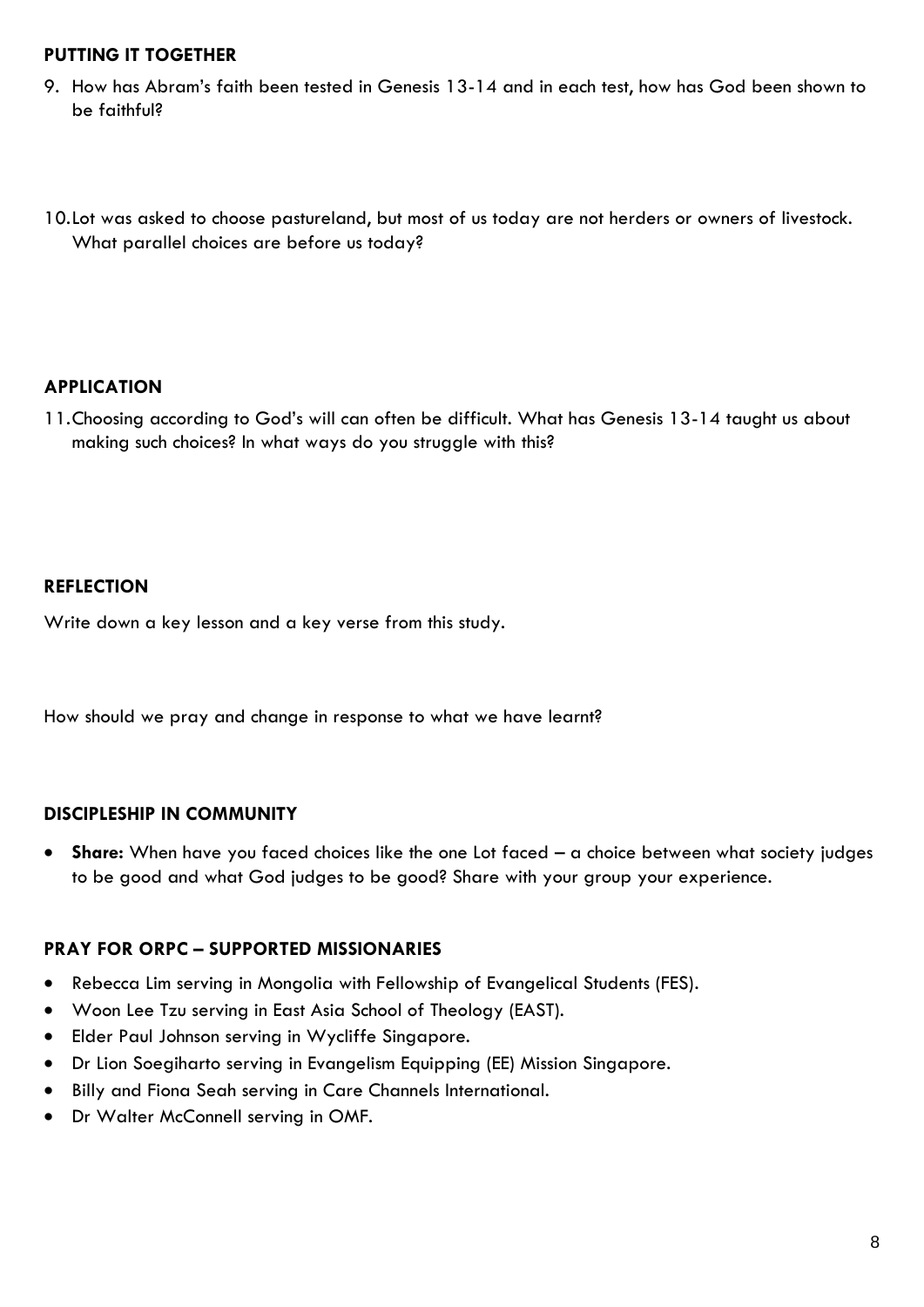<span id="page-8-0"></span>Has there been a time when you doubted God's promises?

#### **STUDY**

We often think of Abram as a giant of faith, but like us, he had times when he doubted God's promises. In Genesis 15, we see Abram's doubts as well as God's gracious response to them.

Read Genesis 15:1-6. YHWH tells Abram not to be afraid, because God is his shield and great reward. This is particularly important given that Abram had just rejected a significant amount of goods from the rescue of Lot and had potentially offended the king of Sodom.

 $\mathbf{L}$ 

| 1. What doubt does Abram express here?<br>(Consider also Gen 12:2)                                                                                                                                | Dig Deeper<br>Is it helpful for us to be reminded that God is our<br>shield and our very great reward when we are<br>worried and anxious? How did it help Abram?     |
|---------------------------------------------------------------------------------------------------------------------------------------------------------------------------------------------------|----------------------------------------------------------------------------------------------------------------------------------------------------------------------|
| 2. What was God's response to Abram's doubt?<br>Is this in line with God's promises from<br>before? (cf. Gen 12:2, 13:16)                                                                         | What promises has God given to us today? Is it<br>hard for us to trust God to fulfil these promises?                                                                 |
| 3. In verse 6 we are told that Abram believed<br>the LORD, and God credited it to Abram as<br>righteousness. What does this tell us about<br>how we are counted righteous? (Consider<br>Rom 4:2.) | Is it contradictory to say that assurance depends<br>on God's promise, not our performance and yet<br>to say that we must believe to have assurance?<br>Why/why not? |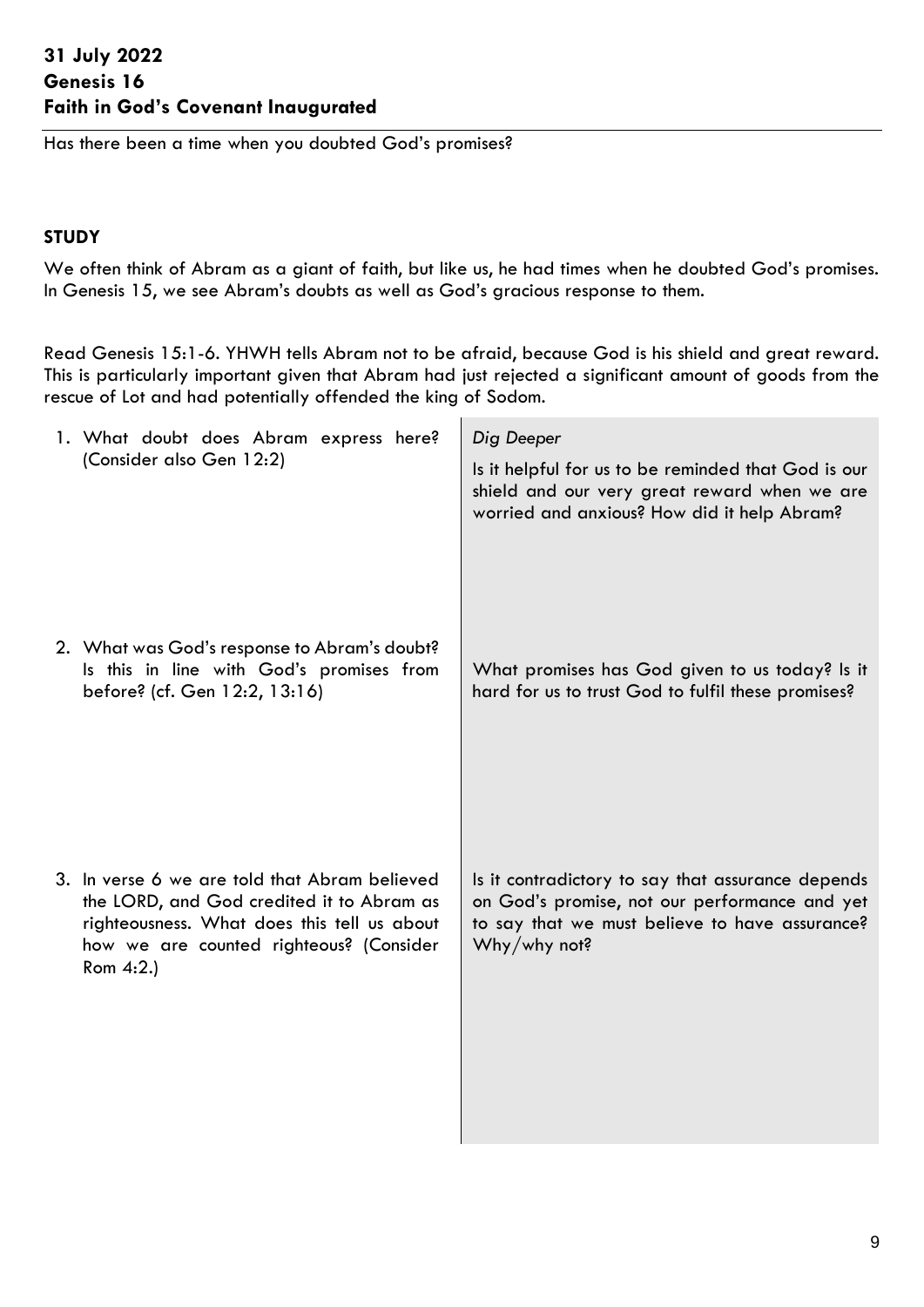Read Genesis 15:7-21. YHWH declares His identity – He is YHWH, the same God who brought Abram out of Ur of the Chaldeans, the same God who purposed to give Abram Canaan. This is a God who is known by Abram, a God who has not changed, and a God whose purpose has not changed.

| 4. What doubt does Abram express now? Is it<br>one that is justified?                                                                                                                                                                                                                   | Dig Deeper<br>Why do you think it is necessary for God to<br>declare that He is the same God who brought<br>Abram out of Ur of the Chaldeans? Consider the<br>religious landscape of the day. |
|-----------------------------------------------------------------------------------------------------------------------------------------------------------------------------------------------------------------------------------------------------------------------------------------|-----------------------------------------------------------------------------------------------------------------------------------------------------------------------------------------------|
| 5. God responds to Abram's doubt with a ritual<br>covenant. Compare the covenant made here<br>with the prior promises made to Abram (Gen<br>12:1-3, 13:14-17). How are they the same<br>or different?                                                                                   |                                                                                                                                                                                               |
|                                                                                                                                                                                                                                                                                         | Have you ever felt that you would really rather<br>God responded to your doubts directly like He<br>did to Abram's here?                                                                      |
| 6. What does the covenant with Abram (vv.13-<br>16) teach us about God's sovereignty, timing<br>and justice?                                                                                                                                                                            |                                                                                                                                                                                               |
| 7. The covenant is confirmed with a smoking<br>firepot (which had a blazing torch in it) passing<br>through the<br>pieces,<br>representing<br>God<br>undertaking a solemn oath that He will fulfil<br>this covenant. What is Abram's part in this<br>covenant? Why is this significant? |                                                                                                                                                                                               |

#### **PUTTING IT TOGETHER**

8. How was the covenant an assurance of God's promise for Abram?